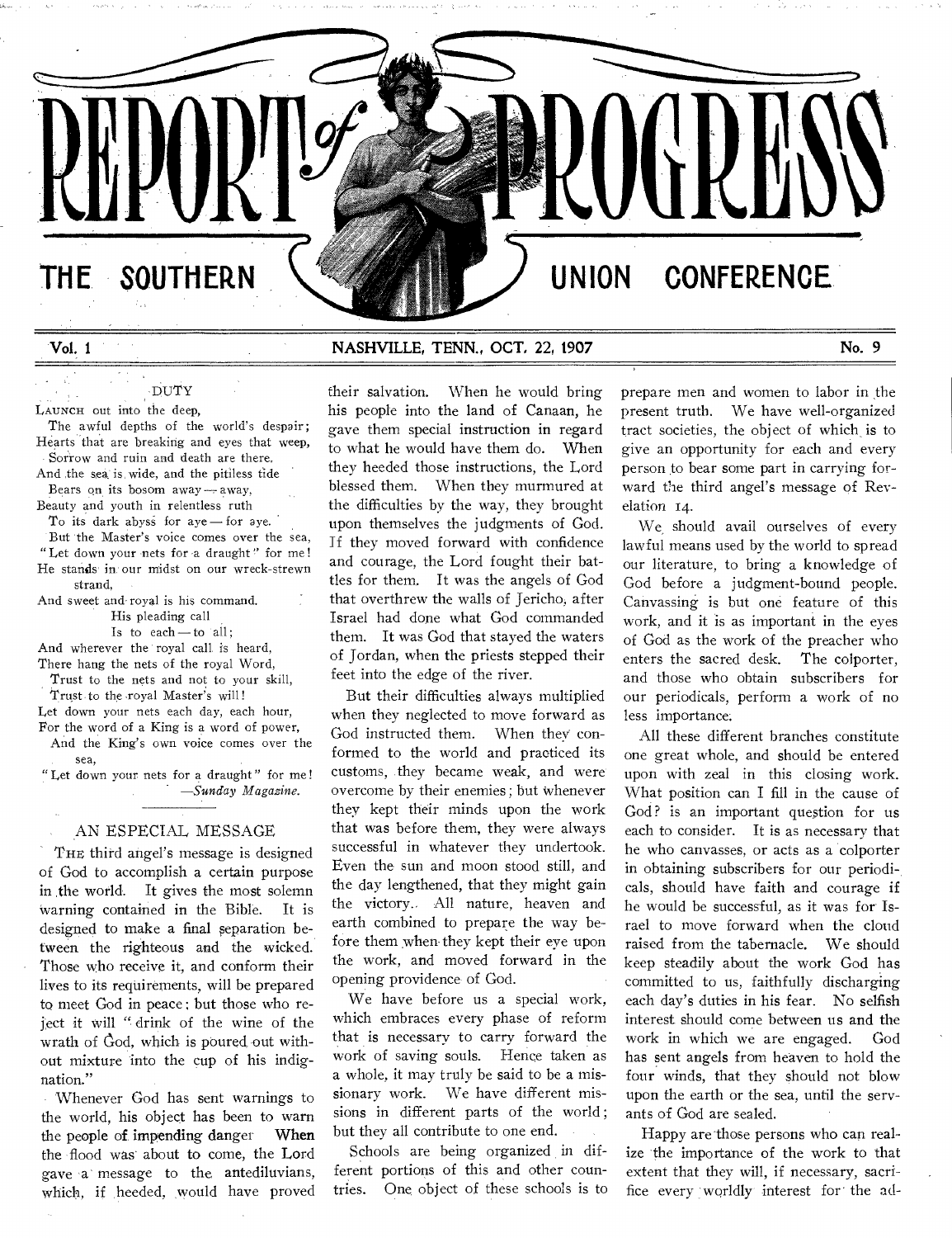vancement of this truth. The difficulties which we meet only test our courage and faith. If we love the work better than we love our lives, then nothing will deter us from acting some part in the cause of God. Our eye should be single to God's glory. Our object should be to contribute to the success of the cause of our divine Lord in some manner. His Spirit has spoken ; and the warning of Rev.  $14:9 - 12$  stands as firm as any in the Bible.

If there was ever a time when God called men in a special sense to enter upon his work, it is the present time. It is this generation that will witness the second coming of Christ. We live and move among the people who, if unprepared to meet God, will receive the seven last plagues. How important, then, that we are sanctified by the truth we profess. Any one part of the truth is not to be taken to the exclusion of others equally important, but it is the commandments of God and the faith of Jesus. It embraces God's moral law, and all those principles which are taught by faith in the Lord Jesus Christ.

These are golden moments in which we live, and we cannot afford to waste one of them. Each moment well improved at the present time, will gain ages in the world to come.

S. N. HASKELL.

### OBEDIENCE

DEAR BOYS AND GIRLS: There is a Christian grace much to be desired, but which has come to be a rare quantity in the lives of young people. It is obedience. Not that ostentatious affectation of yielding, nor yet the grudging granting of favors asked or required, but rather the quiet, sweet, willing, earnest spirit of service; which finds delight in doing because duty calls.

It is said of Jesus that he returned to Nazareth, and was subject to Joseph and Mary. What sweet visions of the Christlife do these words suggest ! Can we imagine Jesus as a lad of sixteen with a heavy frown on his brow because Joseph refused permission to go to some social event of the Nazareth neighborhood? Can we think of him as stealing from home on Sabbath afternoon to attend a ball game? Was he peevish, petulant, fretful, and cross when his mother asked him to bring water from the well or aid in any of the household work?

What though he had been in the carpenter shop all day ? What though his muscles were weary with the day's toil? Subject unto them! How much it means! And he is our example, dearboys and girls. Prompt, willing, cheerful obedience he rendered during his childhood, his youth, yea, his manhood; for he thought it not below him, when grown to man's age and stature, to continue in the little carpenter shop, and work for the help of the family. Mis $sionary work? - Yes, indeed. His$ mind was weighed down with the stupendous task of seeking and saving the lost. But in the quiet Nazareth home he waited for the " time to be fulfilled," not idly, but with his hands busy with the daily tasks. " He learned obedience by the things which he suffered."

Are those days of gentle, patient, uncomplaining obedience less important than the times wheh surrounded by mocking multitudes he wore the old purple robe and received the buffetings of the hateful and hating multitude?

To be obedient to parents is to learn the lesson of obedience to God. To be loyal to parental government, is to fix the habit of loyalty to the government of the universe.

One of the prominent characteristics of God's last people is that they keep the commandments of God. Will any of this remnant company be children? — Certainly. How will they have developed such characters? — They will have been obedient to parents, and thus learned obedience to God.

T. H. JEYS.

## QUALIFICATIONS NECESSARY FOR SUCCESSFUL CANVASSING

FIRST among the qualifications necessary to success I will mention conversion ; for genuine conversion means to have the Spirit of Christ. If we have that, we have the next important requisite, i. *e.,* the spirit of service ; of love, and of self-sacrifice.

" Canvassing for our literature is missionary work of the highest order and should be conducted from a missionary standpoint," based upon the two great laws given in Matt. 22 : 37 - 39, i. *e.,* love to God and love to our fellow-man.

This means greater love for souls than for dollars, greater desires for the spread of this message than for worldly comfort and ease. Such a love makes us honest with our God, our fellow-men, and ourselves, and will give us the rare quality of true politeness, making us kind-hearted and cheerful.

Another essential qualification for the canvasser is to *feel, believe, know,* that God is calling him to this work. We can-know this, my brother and sister; for God's words are yea and amen. " Believe in the Lord your God, so shall ye be established ; believe his prophets, so shall ye prosper." We by faith know this work is of the Lord, and we are commanded to let our light shine. It gives immense solemnity to life when each one of us believes that God is depending on us to do some work for him which is indispensable to the highest good of his kingdom.

Having the above qualifications prepares and strengthens in us the *third*  trait, which is courage and faith. What power is there on earth that can overthrow and cast down the man of faith and courage, who believes that he is doing the very work God would have him do, who does not enter the work just to *try* it, but enlists until the war is over or until the Master lays him to rest or to some other work ?

Such a one need never falter or be cast down ; for all the power and resources of heaven are at his disposal. " Is there any thing too *hard* for the Lord?" He commands, "Be strong and of good courage." " Only be thou strong and very courageous, that thou mayest observe to do according to all the law." " Have not I commanded thee ? Be strong and of a good courage ; be not afraid neither be thou dismayed ; for the Lord thy God is with thee whithersoever thou goest."

" Remember that it is only by a daily consecration to God that you can expect to become soul winners."

The canvasser needs a knowledge of the book he is selling. He should so familiarize himself with it as to turn instantly to any special subject or feature, and be prepared to give a clear and comprehensive idea of its contents in an easy, natural manner. His own heart should be so filled with the message contained in the book that his hearer may be impressed with its importance.

" His strength, his courage, his success, will depend on how fully the truth presented in our books is woven into his own experience and developed in his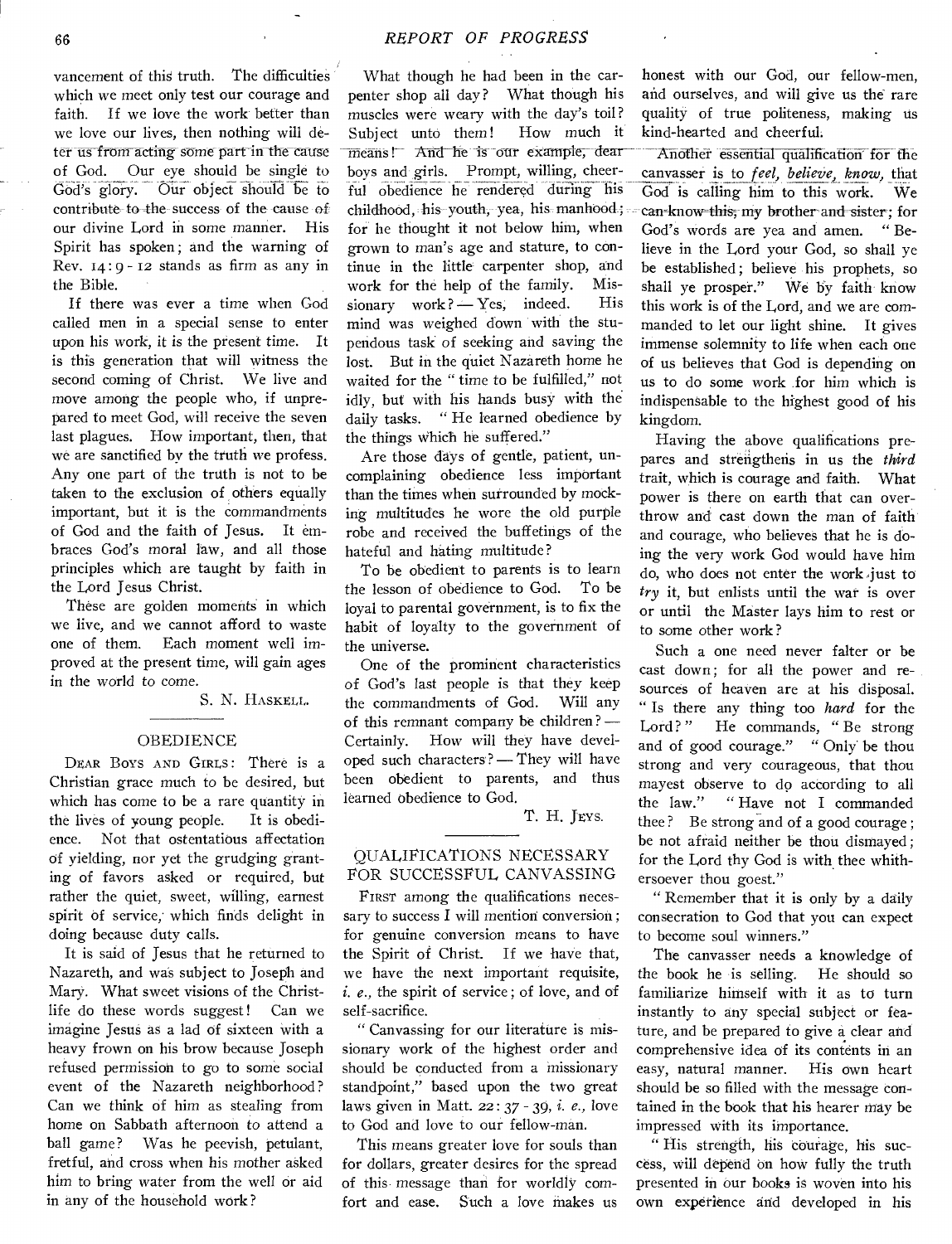character. When his own life is thus molded, he can go forward, representing to others the sacred truth he is handling."

The canvasser should realize that he is not his own, but that he is " bought with a price." His time, talents, energies, and ambitions should all be bound to the horns of the altar. His ambition should be to do the greatest good to the greatest number possible ; his energies should not be expended on matters of minor importance. His talents of mind, voice, or other gift should be cultivated and used to the glory of God.

His time, the most valuable of all God's gifts, should be used economically and wisely, remembering the Lord will give full reward for full time.

Good business methods are necessary to success ; slovenly, business habits have brought many to, bankruptcy.

" Not slothful in business, fervent in spirit, serving the Lord."

I. T. REYNOLDS.

## PROPHETIC STUDY

" PROPHECY and history should form a part of the studies in our schools." *— Christian Education, p. 212.* 

" The book of Revelation, in connection with, the book of Daniel, especially demands study."— *Education, p. 191.* 

" If Daniel's visions had been understood, the people could better have understood the visions of John."— *Early Writings, p. 231, last ed.* 

" Whoso readeth [Daniel's prophecies], let him understand." " They that be wise shall understand." "And they that understand among the people shall instruct many." See Matt. 24: 15; Dan. 12: to, R. V.; 11:33.

"All who accept positions as educators should prize more and more the revealed will of God so plainly and strikingly presented in Daniel and the Revelation." *-- Testimonies for the Church, Vol. 6, p. 131.* 

" God has given these things [the things revealed in the prophecies] to us, and his blessings will attend the reverent, prayerful study of the prophetic Scriptures." *— Desire of Ages, p. 234•* 

" Christ directed his disciples to the words of the prophet Daniel concerning events to take place in their time, and said, 'Whoso readeth, let him understand."— *Great Controversy, P. 341•* 

" The perils of the last days are upon

us, and we should watch and pray, and study and heed the lessons that are given us in the books of Daniel and the Revelation."— *Testimonies for the Church, Vol. 6, p. 128.* 

The book of Revelation " is indeed a revelation given for the especial benefit of those who should live in the last days, to guide them in ascertaining their true position and their duty."— *Early Writings, p. 231.* 

" The perils of the last days are upon us, and in our work we are to warn the people of. the danger they are in. Let not the solemn scenes which prophecy has revealed be left untouched."— *Testimonies for the Church, Vol. 6, p. 61.* 

"As we near the close of this world's history, the prophecies relating to the last days especially demand our study. The last book of the New Testament Scriptures is full of truth that we need to understand. - *Christ's Object Lessons, p. 133•* 

" If the books of Daniel and the Revelation were studied with earnest prayer, we should have a better knowledge of the perils of the last days, and would be better prepared for the work before us. We should be prepared to unite with Christ and to work in his lines."— *Mrs. E. G. White, in the Watchman, Jan. 16, 1906.* 

" Blessed is he that *readeth,* and they that *hear* the words of this prophecy [of Revelation], and keep those things which are written therein; for the time is at hand." "Behold, I come quickly; blessed is he that *keepeth* the sayings of the prophecy of this book." See Rev.  $1: 1 - 3$ ; 22:7, 10.

" Says the prophet, ' Blessed is he that readeth '— there are those who will not read; the blessing is not for them. 'And they that hear '— there are some, also, who refuse to hear anything concerning the prophecies ; the blessing is, not for this class. 'And keep those things which are written therein '- many refuse to heed the warnings and instructions contained in the Revelation. None of these can claim the blessing promised. All who ridicule the subjects of prophecy, and mock at the symbols here solemnly given, all who refuse to reform their lives, and prepare for the coming of the Son of man, will be unblessed."-Great *Controversy, p. 341.* 

ARTHUR L. MANOUS.

## OP GOOD ADDRESS

A BUSINESS firm advertised for a man to take an unusually desirable and lucrative position. The requirements were stated at some length, and among other things it was said that the man must be " of good address." This requirement was emphasized by the words in italics : " This is imperative."

One day last winter a man tried to secure for a friend fresh from school a position in which he could support himself and a widowed mother. The gentleman to whom he applied heard his statement of the young man's abilities, and then asked, " Is the young man of good address?"

The friend was compelled to state that the applicant for the place was somewhat lacking in polish, and that, while he " meant well," he did not always create a pleasing impression on strangers. He was a trifle boorish, and indifferent to many of the small courtesies of life.

The merchant shook his head and said, " Then he would not give satisfaction here. I am very particular regarding the address of those in my employ. A great deal can often be gained by mere good address. It is in many cases a sure passport to the good opinion of others. I have learned that this is true in my business life."

Most men who have succeeded in life have discovered the great value of good manners, and all boys should early learn that a good address is one of the most pleasing accomplishments. Some one has written: "A fine courtesy is a fortune in itself. The good-mannered can do without riches, for they have passports everywhere. All doors fly open to them, and they enter without money and without price. They are as welcome in every household as the sunshine. And why not? They carry light, sunshine, and joy everywhere. They disarm jealousy and envy, for they bear good will to everybody. Bees will not sting a man covered with honey."

Good address is something more than an affectation of the fine manners of others. One may observe all the rules of good form and still lack good address, for the reason that genuine kindness, friendliness, and warmth of heart are necessary to really good address.— *Wellspring.* 

្លុប្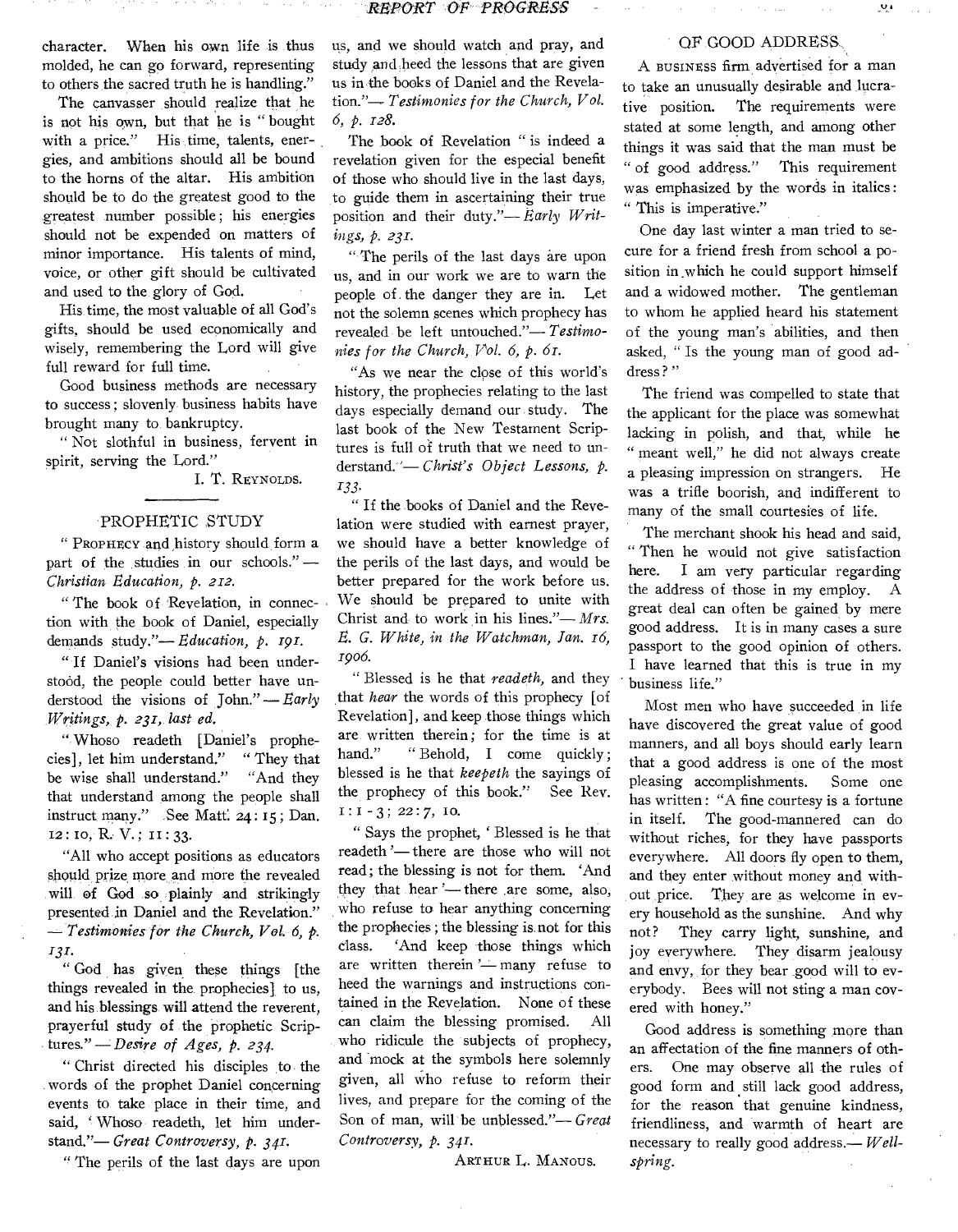**THE HELD** 



## BAKER'S MOUNTAIN, N. C.

Ix reporting progress from our small corner, the writer wishes to express gratefulness to God for the great step forward at our good camp-meeting at Thomasville. To him it was a season of unusual preciousness, calling back "the former days," and pointing forward to the still better to come. It was with deep regret that we left the interested ones at that place, but feeling that duty called but in one direction at one time, we surrendered.

Since returning home, it has been our privilege to set apart our dear Brother Burton Church to the office of elder of the church at Hickson, the Holy .Spirit witnessing freely on the occasion, as all testified.

At Toluca a few meetings were held last month, and a deeply interested company are awaiting further meetings this-month. What- , ever may be said of Elder Shireman's work there, one thing is sure, his neighbors are desirous of listening to the truths he has held before them in a godly life.

In our own locality we are pressing on with good cheer, but wish to delay further report till something more decided may be accom: plished. The battle is on; let us each to his task with undaunted courage.

ALBERT CAREY. *Hildebran, N. C.* 

#### HUSTBURG, TENN.

SomE weeks ago I wrote a short article, telling how the work is going here at Hustburg, Tenn.

The lumber for framing, the new church has been sawed and is all on the ground, and the foundation is now laid. In land, work, lumber, and money we have about \$650 pledged. The church will be 26 x 40 feet. In the rear there, will be an annex of four feet, making room for the pulpit. A porch has been planned to extend four feet in front, covering the doors, making the total length 48 feet. Built in this way, and with its gothic windows, it will make one of the nicest little ,churches in the country. We very much desire to build clear of debt, and I think we will, God being our helper.

Meetings have been held over Sabbath and Sunday with fair attendance ever since campmeeting.' The truth here has been opposed by the different denominations one, after another, but it won't down; it has come to stay. While the Methodist Episcopal and Christian or Disciple churches were opposing us, we were

out begging money to build this house. The company of workers here have been of the best of courage, and best of all God has added his blessing to help us in holding up the light of: truth.

Our-Sabbath-school numbers all the way: from twenty-five to forty.' Last Sabbath after Sabbath-school, the Lord came. very. near to us in the preaching service., God helped, and over twenty testified to the goodness of God in giving us this truth, some saying; "I am thankful to God' for the last message of mercy, and by his help I shall hold out to the end."

On Sunday. night Brother 'Spaulding spoke on the mark of the beast and the seal of God. At the close ,of his sermon, some came forward and said, " $I'$  must obey. I see this as never before." When the church is com-When the church is' completed, we' hope to have Elders' G. I. Butler and J. S. Washburn with us a few days, at which time we will organize a church.

The work here has been heavy; in fact, those engaged in Bible work and visiting have been kept busy from the first. Pray for the work here. W. R. BURROW.

## NORTH CAROLINA CONFERENCE PROCEEDINGS

THE seventh annual session of the North Carolina Conference of Seventh-day' Advent ists was held in connection with the campmeeting at Thomasville, N. C., Aug. 15 to 25, 1907. The reports of the different departments indicated that the past year has been one of steady progress. Especially encouraging was the advancement made 'in the canvassing work, the book sales having been 'more' than double those for the preceding year.

The Treasurer's report showed that the receipts for home and foreign work were 33.7o more than for the preceding year. After settling with the conference laborers at the close of the year, a small surplus remained in the treasury.

The following resolutions were adopted by the conference:-

*Whereas,* The Lord has greatly blessed our conference during the past year in bringing into the truth precious souls; and by increas-<br>ing our tithes and offerings, and in many other<br>ways, therefore *-*<br>*Pecologed*, That we express our explicited for ing' our tithes and offerings, and in many other

*Resolved,* That we express our gratitude for these blessings, and consecrate ourselves anew for further service.

*Resolved,* That we express our sympathy for our dear Brother' Armstrong in his 'sad bereavement.

*Resolved,* That we take immediate steps to replenish our tent and camp-meeting fund.

Resolved, That we at this time make provision for the liquidation of the indebtedness on "Christ's Object Lessons": *(a)* by taking books and' paying cash for the same; *(b)* by donations and pledges to be paid at some definite time.

*Resolved,* Further, That those societies and

individuals owing for ":Christ's Object Lessons" still be held responsible for this obligation; and that all remittances on such accounts, after the debt has been paid, be used for educational work in North Carolina.

*Resolved*, That we favor the continuation of the fourth-Sabbath home missionary meetings; and that we approve' of -the plan of the state society in furnishing studies to be used in these meetings.

 $-Wheres$ , The Lord has said that it is a fact that our papers are accomplishing more for the spread of the 'message than even the work of the ministers,  $and$ -

*Whereas,,* The *Watchman* is especially adapted to the work in this field, therefore,-

*Resolved,'* That we 'heartily 'approve of the plans for a larger circulation of the paper,'and pledge our hearty co-operation to this end, by: (a) subscribing for:the paper. ourselves; *(b)*  securing subscriptions from others; *(c)* selling the paper weekly; *(d)* taking clubs for missionary work.

*Whereas,-The* Lord has said that in the finishing of this work there shall be delay no longer, and  $-$ 

*Whereas,* In the' early days of- the cause the tract and missionary work proved a most efficient means of spreading the truth; therefore --

*Resolved, That* we encourage our churches everywhere to revive the missionary societies and return to former methods of work, by: "(a)<sup>\*</sup> keeping a reading rack in some public place supplied with literature;  $(b)$  using the "Family Bible Teacher" and tracts in neighborhood work; *(c)* taking. clubs of the *Watch*man, Liberty, and Life and Health.

*Resdved,* That we urge, the study and circulation' of our' religious liberty literature, especially the magazine *Liberty*, and that the conference officers be authorized to make a call for funds with which to supply members of the state legislature with this magazine.

Recognizing the organization of our young people.into Working societies 'as one of God's important agencies for the accomplishment of his work in the earth, and thankfully noting the blessing of the Lord upon this branch of the 'conference. Work; therefore'

*Resolved,* That (i) with renewed zeal we take up the work of organizing our young people into working :bands, and in every way possible encourage 'them to aggressive missionary effort; (2) that we gladly adopt the name' Young People's Missionary Volunteers, as chosen at the recent convention at Mount Vernon, Ohio. **CONSTRUCTOR** 

*Whereas,* The Lord calls upon parents to train their children for the work of the Lord, and calls for the youth to dedicate their lives to service; therefore

*Resolved, That we do our utmost to build* up home and church .sehools in Our conference; and that we encourage the youth among us to enter .our training schools to secure a training for service in the cause.

*Resolved,* That a five-days' teachers' institute be held in our conference at: some Suitable -time and 'place; and that all our teachers be urged to attend; the expenses of the institute to be provided for upon the same general plan 'as' our canvassers' institutes; that the insti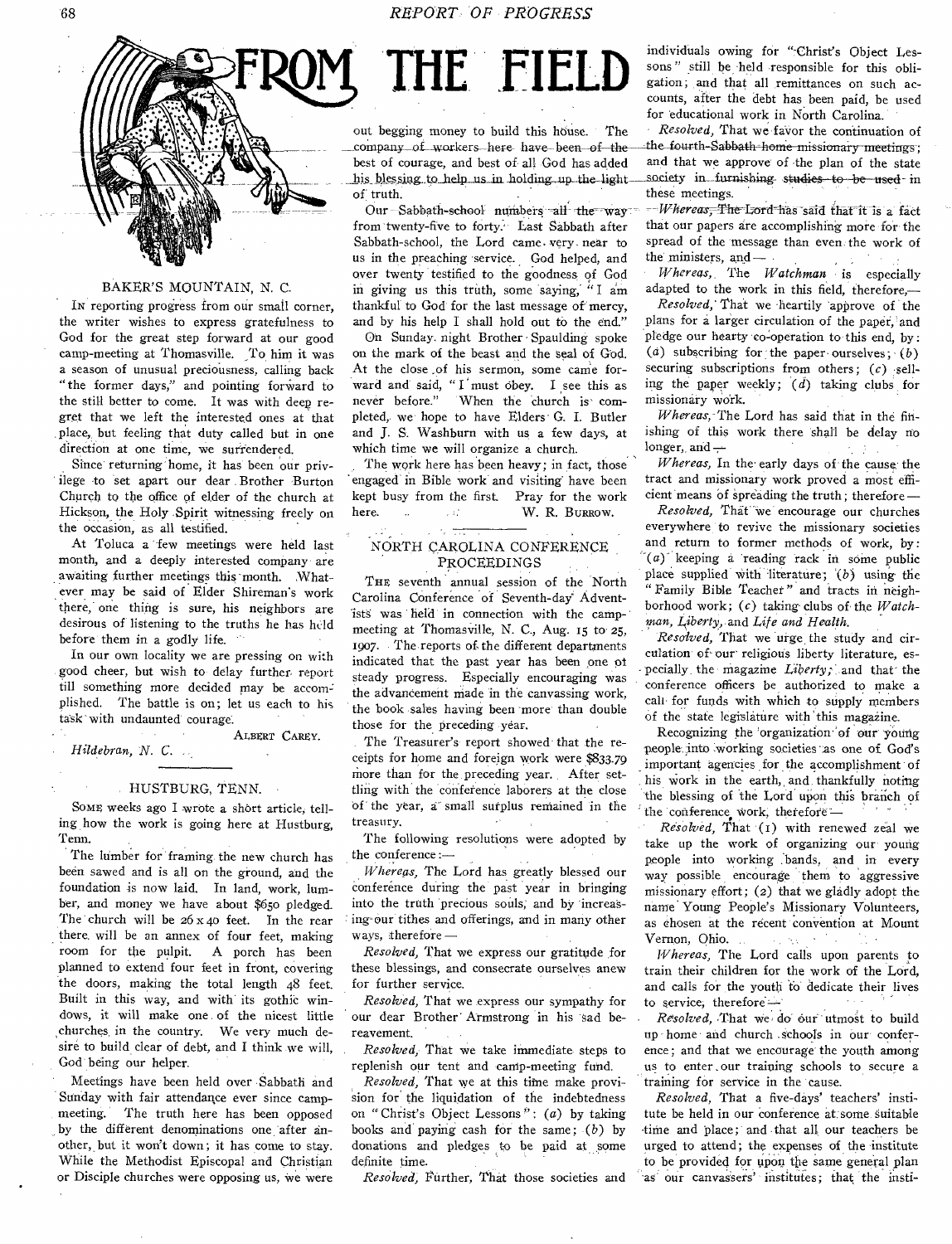tute be in charge of the State Educational Secretary; and that \_an invitation be extended to the Educational Secretary of the Southern Union Conference to attend.

*We recommend,* That a more determined interest be shown in the study of health principles, both in. the home and in church capacity; and that our people assist our health enterprises by interesting\_ prospective patients to patronize them.

*Resolved,* That 'we encourage the circulation of the *Christian Record;* and pledge our interests and effort in getting this paper into the hands of interested blind people.

*Whereas,* The members of the Southern Educational Company Board have tendered their resignation to this conference, therefore —

' *Resolved,* That in so far as this company is custodian of conference property or funds, we accept the resignation, and ask that property held in trust be transferred to the Southern Union Conference Association.

In the deliberations of the conference we were favored with the presence and counsel of Elders G. I. Butler and W. A. Spicer, and 'other visiting brethren. The above recommendations were not simply " passed," but were earnestly considered, and in each instance a call for funds was the signal for im mediate action. Thus for the tent and campmeeting fund, \$103.60 was - raised in cash and pledges; state religious liberty fund,  $$8.65;$ work for the blind, \$4.00; canvassers' institute fund, \$10.83; and \$15o,0oo fund, \$212.50. Provision was made to entirely wipe out our indebtedness to the Southern 'Conference Association and Southern Publishing Association for ";Christ's Object Lessons," amounting to \$241.81. Of the brethren and sisters it may truly be said that " to their power, . . and beyond their power, they were willing of themselves;" and we had the evidence of God's blessing and, approval.

The following officers were- elected to serve for the coming year : President, T. H. Jeys ; Vice-President, D. T. Shireman; Executive Committee, T. H. Jeys, D. T. Shireman, W. H. Armstrong, B. A. Rogers, J. W. Beach, T. J. Woodall, F. A. Slate; Secretary and Treasurer, Jessie V. Bosworth; Assistant Secretary, Mrs, Alice Church; Field Missionary, Horace G. Miller; Secretary Educational and Sabbath-school,, Department, Mrs. Emma B. Rogers; Secretary Medical Missionary Department, Frank- Paul; Secretary. Religious Liberty Departinent, T. H. Jeys.

Credentials were granted to T. H. Jeys, D, T. Shireman, J. O. Johnston, Albert Carey, W. H. Armstrong, and H. R. Shelton; ministerial licenses to J. W. Beach, George Craw-, ford, W. L.- Killen, and J. S. Killen; mission- , ary- licenses to Horace G. Miller, Mollie R. Miller, Jessie V. Bosworth, Emma B. Rogers, and. Frank Paul.

JESSIE V. BOSWORTH, Sec.

#### CLEVELAND, TENN.

THE effort following the recent camp-meeting at this place gives promise of success. 'The rumor is current that the place is stirred as never before. Men are seen in groups on the streets and in the stores, discussing the sub-

 $j$ ects presented nightly at the tent. A goodly number have expressed publicly a determination to come out of Babylon, and to connect with the people who keep the commandments Of God and the faith of Jesus. Surely the Lord is going before his messengers, preparing hearts for the reception of his truth for this time. To him be the praise.

J. F. POGUE AND G. H. BARER.

#### THE CANVASSING WORK IN GEORGIA

THE following is a report of the canvassing work in Georgia for the month of' September, or rather for the four weeks ending September 28. This report shows eight canvassers in the field, but it is misleading without some explanation. We have only four regular cinvassers. Half of the number shown in the report are not here any more. Some have gone to other fields, and some to school; so we only-have five now, and one of them has only commenced.

We have some, however, who are not regular canvassers. Some of these report one hour, some two, and one as high as fourteen for the month. They are classed as " irregular" agents in the report. But it will be noticed that the Lord has wonderfully blessed these irregular workers, their sales being \$21.05, or \$1.00 an hour. May God bless all such efforts.

*Report for Four Weeks Ending September 28.* 

| Agents.                   |               | Hours Val. Ord's Val. Del. |          |
|---------------------------|---------------|----------------------------|----------|
| Agent No. 1               | - 96          | \$80.75                    | \$75.25  |
| Agent No. 2               | 22            | 21.50                      | 15.80    |
| Agent No. 3               | 48            | 15.50                      | 35.25    |
| Agent No. 4               | $\mathbf{15}$ | 1.00                       | 13.70    |
| Agent No. 5               | 44            | $-.50$                     | 140.00   |
| Agent. No., $6.$ .        | $2I$ :        |                            | 49.50    |
| Agent No. 7               | 34            | $-47.50$                   | 30.50    |
| Agent. No. 8 <sup>-</sup> | 33            | 31.00                      | 13.50    |
| Irregular                 | 21            |                            | 21.05    |
| · Totals                  | 334           | \$197.75                   | \$394.55 |

The 'reader will donbtless notice that the canvassers have not put in full time. This is accounted for by two reasons. First, all our workers have been in attendance at the campmeeting nearly half of the month, and some are still helping in the meetings at this writing. Second, some did not stay here all the month, and some did not commence at the beginning of the month.

All things considered, we think the Lord has been very good to us. We' are of excellent courage, and fully expect to see the work triumph here. It must go forward. It is the Lord's. Brethren and sisters, let's help in this grandest of all work; and soon we shall receive our reward. What do you say?

I am glad to receive some very encouraging reports from our irregular canvassers, those who can only work from one to twenty hours a month. Some, however, do more. I wish every Sabbath-keeper in- the state would send me a report at least once a month. I am sure that there are not many, if any, who do not sell some book or paper during the month. One of these God-fearing workers says, " I made a short visit to  $\frac{du}{dx}$  during the tabernacle meeting and while there sold two 'Best Stories,' and I believe I could have sold others if I could have stayed longer." I trust

this dear sister may soon give her ,whOle time to the canvassing work.

 $-69$ 

Another sister says, "I still feel encouraged. I have been doing a little work with my tracts. My cook is sick, and I have all my housework to do ; but I feel that I must do something." And that is true. We must all do something. The servant of the Lord says, "No one will ever enter heaven who is not a laborer together with God."

I quote from another very encouraging letter : " It is with pleasure I use these few moments in writing to you on 'a subject 'of so much importance. Though I have done but very little, yet I believe I have some interest in the canvassing work. I have been at work some with ' Coming King.' It seems that the way has been opened up so I could do something this fall. . . . I have worked. only a few hours, but have succeeded in taking three orders and delivering one before leaving." This report also shows victory. Let the good work go on.

Another sister writes: "This month I have given away 27 copies of the *Watchman;* it Signs, and 63 small tracts, held 9 Bible readings, and taken some Orders. Sold 13.'New Testament Primer,' \$3.25; 4 `Steps to Christ,' 2.00; 5 'His Glorious Appearing,' 1.25; 4 ' Gospel Primer;' Loo; 4 ' Seer of Pathos,' 4.00; 2 'Best Stories,' 1.00; 3 Christ Our Saviour,' 1.50; I 'Story of Joseph,' .25; 2 ' Coming King,' 2.00; 2 Paradise -Home,' .5o; I ' Capital and Labor,' .25; 2'sets Family Bible Teacher,' .30; total number of books, 43; total value, \$17.30."

" I do hope and pray that I may be able to give more time to the work in the near future. I do receive such blessed experiences scattering the printed page." "I believe many precious souls would stand for this truth; had they some one to make them know and understand it. I am burdened for this needy field."

Is not this an encouraging report? I tell you, brethren, when' the LOrd lays a burden on his people to work, they will work at 'all hazards. They will not wait to have 'the way all smoothed over and polished before they start. Let us pray for the real genuine biirden for souls. If we would receive blessings, we must do something. Read Matt. 21 : 28; Isa. 6: 8; Eccl. I I : 1 - 6; Ps. 126: 6; Rev. 22 : 12.

ARTHUR L. MANOUS, *Field Agent. 662 Capitol' Ave., Atlanta,: Ca: • -* 

MINUTES OF OUR TRACT AND MIS-SIONARY MEETING. **Security** 

THE meeting of the tract and missionary .society of the. North Side branch -of-the Nashville church was held in the chapel of the 'Publishing House, Oct. 9, 1907. **SACRO SECTION** 

After the minutes 'of the preceding: meeting had been read and passed, the president took up the work of the hour. ings bears

The subject to be studied was " Home Missions," but the secretary who had charge of the paper, was unavoidably absent, so Elder Burrow, who was with us, -was invited 'to speak to the members. He spoke about the work our tract societies should be engaged in,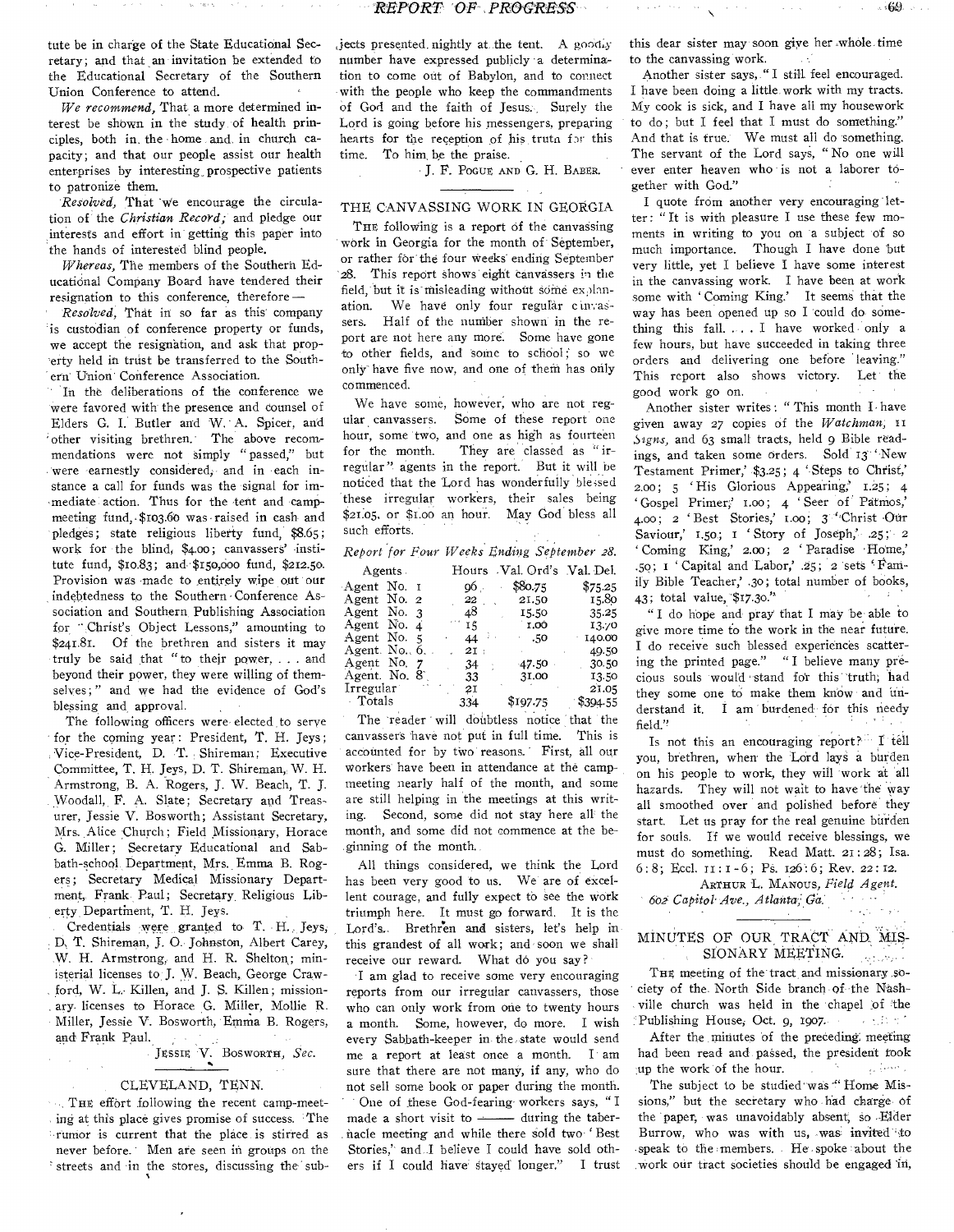spreading the tracts and papers like the leaves of autumn. The members should take up work with the *Watchman* either by selling it or giving it away, for the reason that the paper is filled with the truths we so dearly love. Let us pray that our souls may be burdened for those who have never tasted and felt the converting power of God resting upon them. Even as we work for others, the old-time mis sionary zeal will revive, and a new life will come into our homes and churches.

He also spoke about being faithful in reporting. Sister Tuxford said a few words on the same subject. She said, " To us as a people has been committed the task of giving the last warning message to a perishing world. To do this intelligently, we must have organization, in order that the work may be properly divided. Those upon whom the responsibility of directing the work has been placed, must know what has been done and what is being done, in order to plan properly for what has yet to be accomplished.

" The apostles reported their work, and it was missionary work, too. 'And when they were come, and had gathered the church together, .they rehearsed all that God had done for them' (Acts 14:27), declared all things that 'God had, done with 'them.'

"Angels in heaven carry writing materials, and set down their work, and report it. Of one angel to whom the Lord gave a commission to labor for souls, -it is said that he carried a •writer's inkhorn, 'And, behold, the man clothed with linen, which had' the inkhorn by his side, reported the matter, .saying, I have done as thou hast commanded me.' Eze. 9: IL This was written that we upon whom the ends of the world have come might learn a lesson.

" We expect to have our report of work inserted in the next issue of REPORT or PROG-RESS, so we would like to have every one faithful in giving in their reports to the librarian, and the other societies, seeing our good • work, may take a lesson. It is the Spirit of God that inspires us to do even the smallest missionary work."

The meeting closed with prayer by Dr. Harris.

> M. H. TUXFORD, President, BRo. HALL, *Secretary.*

### *n• NOT."*

HAVE N'T you noticed that when the minister visits the church, so many people don't know just what to do that will be regular, proper, and such as will be in every way satisfactory? And have n't you also noticed that there are some • who do know just what to do? I have; and observing thus, I am resolved to set down for the benefit of my brethren some plain simple rules which if carefully followed cannot fail to have their effect.

1. As soon as you hear that a minister is coming, find out who he is, and suggest that you would rather hear any other man in the conference than him. This will cause yourself and the rest of the church to more highly appreciate his efforts.

2. When the time comes when he is to arrive, stay away from the station; for he might think you wanted him to come to your home, and thus cause you some trouble and hinder you about your work. Besides, it is the elder's or deacon's place to attend to such matters any way.

3. When time for meeting arrives, be late to the services, or absent yourself from most of them. If every one should turn out, it might cause the minister to be proud; and humility is something that is very becoming in a minister a contemporar

4. As occasion affords, be sure to tell him all about your trouble with Brother A. and Brother B.; for if you don't, Brother A. and Brother B. will tell their side of the story, and will influence him to be on their side. Besides, how can he preach the message if he don't know the facts?

5. If he does n't immediately espouse your cause, it will show that he has no spirituality or sanctified judgment, or that Brother A. or B. has been sneaking around and telling him something and got him all prejudiced against you. Since he does not encourage you to tell him all your troubles, it is plain that he is on Brother A.'s side.

6—Continue to pity yourself and condemn others; for this will prove you an individual of a refined and sensitive nature, and will show the minister and all the brethren that you are all right, and the other is all wrong.

7. Lastly, hold stiffly and firmly to your position, for you are right. Do not admit that you may be wrong; for this will weaken your influence, and Brethren A. and B. would never get done exulting over you.

If these rules are carefully followed, there cannot fail to be an effect. It may not be just all that is desired by the minister and the brethren, to be sure; and even your own poor heart may not be fully satisfied. If so, a judicious rearranging of the "nots" in this article, with the addition of a few more, may so change the meaning of the rules, that, when followed, the results will be more satisfactory.<br>Try it. T. H. JEYS. T. H. JEVS.

#### PASS NONE BY

A SHORT time ago I went out to deliver three books, one "Daniel and the Revelation " and two " Coming Kings." I delivered the " Daniel and Revelation " and one " Coming King," but on account of sickness had to postpone the other book.

On my way back I saw an old gentleman mending harness; and while I was yet some distance from him, thoughts like these came to my mind, "He is a sorry-looking fellow and cannot read; therefore there is no use wasting time with him." When I reached him, I spoke to him, but still did not expect to show him the book. We passed a few words, and he asked me what I was selling. I told him a Christian book. "Well," he said, " I can't read, but I would like to see the book." I showed it to him, and he became very much interested at once, and said, "1 have some children in California who can read, and I would like to have them read that book. What is it worth?" I told him, \$1.00. He -took the book and. paid for it.

I believe the Lord has taught me a lesson by this experience not to pass any one by, though he may be unprepossessing and unable to read. We must give them a chance to hear the message, and some of them will quite often buy a book. J. A. KIMMEL. *379 \_Cooper St.,\_Atlanta, Ga* 

- THE YOUNG PEOPLE'S WORK

PERHAPS some are not acquainted with the forward steps that have lately been taken in the young people's work. It has beeen made a department of the General Conference, and Prof. M. E. Kern of College View, Neb., has been chosen chairman of the department, and Miss Matilda Erickson of Washington, D. C., secretary. This organization in the General, Union, and local conferences is to be known as the Young People's Volunteer Department, and in the local churches as the Seventh-day Adventist Young People's Society of Mis-Secretaries have been appointed in every conference to look after the work in their respective fields, and •in many churches societies have beeen organized and they are doing good, work.

A convention was held at Mount Vernon, Ohio, July 10-20, in the interests of the Sabbath-schooland Young People's Work. Many of our, leading workers were present and took an active part in studying the work and laying plans for its advancement, and especially for the young people's work.

A report of this convention has been- published and is now ready for distribution. It consists of papers on different lines of the Sabbath-school and young people's work, on Bible characters, addresses, talks, and the resolutions that were passed. The papers that were read were most excellent, and are worth many times the price of the booklet, which has been made very low that it may have a wide circulation. The price is only ten cents. Young and old should read this report, and become familiar with this line of work. It may be ordered from any of our publishing houses.

One of the resolutions passed at the convention reads as *follows:—* 

*Resolved,* That we favor the publication of a reading course for our -young people through the columns of the *Youth's Instructor.* 

This reading course has been arranged to begin October 1. The first book to be read is "Early Writings." A book so well known needs no introduction. It is especially adapted to our young people, and covers the whole field of the great controversy between Christ and Satan. It costs 75 cents.

The next book in the course is " Into All the , World," by Amos R. Wells,— a work on modern missions which treats of every land and people in the world, giving the area of the field studied, describing their people, religion, and language, and giving biographical sketches of the leading missionaries to each field.

The third book studied will be "Pastor Hsi," by Mrs. Howard Taylor. This is a sketch of a life that shows the wonderful power of God over sin. Pastor Hsi was a wicked Chinese student who was converted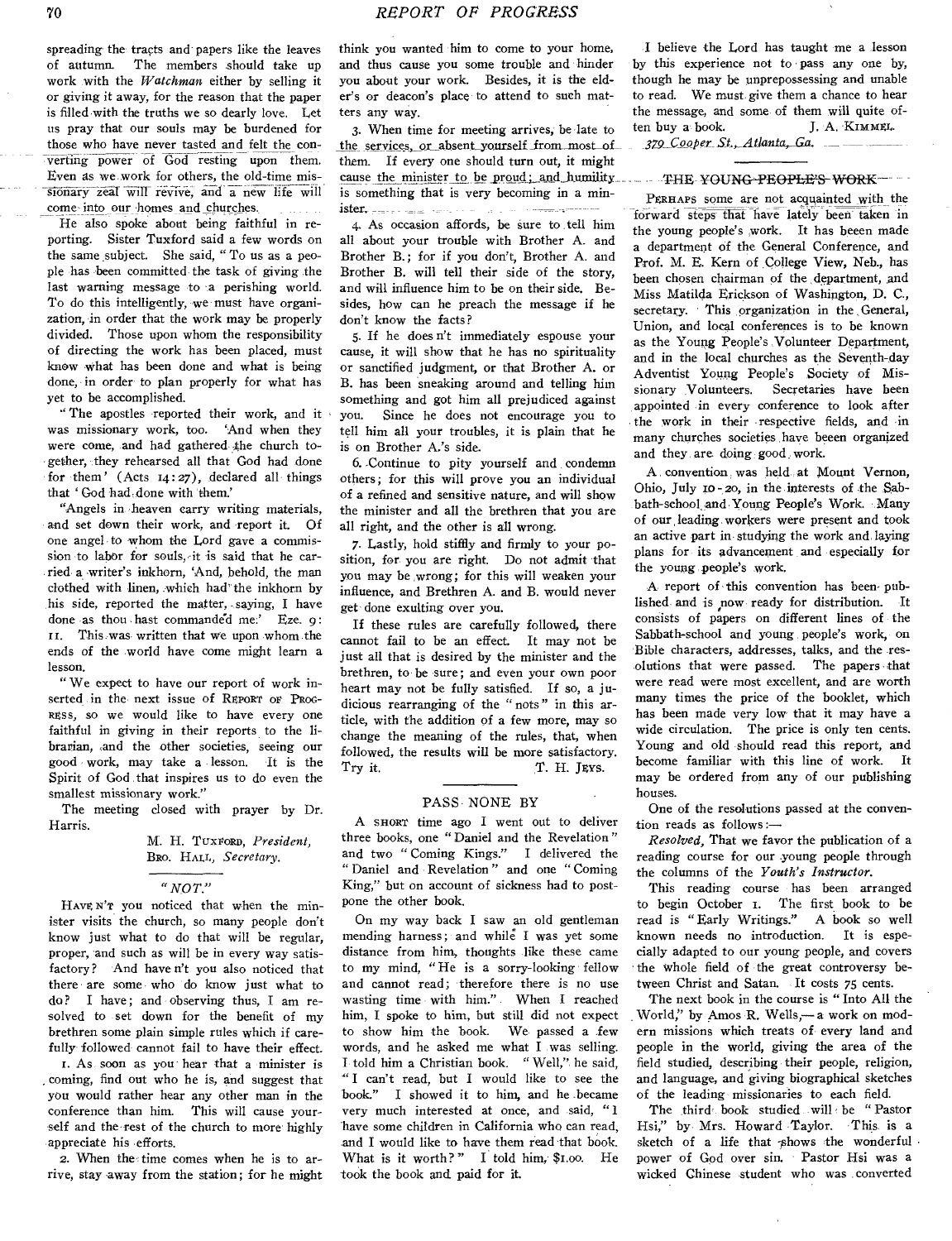to Christianity. The book is full of encouraging experiences which he met in his opium refuge and evangelistic work. Both of the last two books may be had in paper covers for 85. cents.

The reading course will continue eight months. All who desire to take it should send in their names for enrolment to their respective conference secretaries. At the close of each book; examinations will be sent out, and all who satisfactorily complete the course will be granted a certificate.

Young people in this great Southern field, will you not take this reading course? The Lord says, " Especially will the youth who have been accustomed to reading novels and cheap story books receive benefit by joining in evening family study. Young men and women, read the literature that will give you true knowledge; and that will be a help to the entire family. Say firmly, 'I won't spend precious moments in reading that which will be of no profit to me, and which only unfits me to do service for others. I will devote my time and my thoughts to acquire a fitness for God's service.'*"—Testimonies, Vol. VII, P. 64.* 

I want to hear from all of the young people in the Cumberland Conference on this point. MRS. A. F. HARRISON.

#### SHOULD WE REPORT?

DoEs the Lord so desire? Is there encouragement in it? Are we working in harmony with the angels in it? From those who have given up the world and accepted the riches of the world to come in its stead, we expect a willingness that cannot be found elsewhere, to follow the counsel of the Lord. It is certain that there are thousands of papers and pages on present truth coming into the churches which are never again reported. I do not believe, brethren and sisters, that you destroy all these; I cannot believe this; yet they are not reported. There are some who faithfully report, some are indifferent, and some question the duty of reporting at all.

Angels in heaven carry writing materials, and set down their work, and report it. Of one angel to whom the Lord gave a commission to labor for souls, it is said that he carried a " writer's inkhorn," "And, behold, the man clothed with linen, which had the ink horn by his side, reported the matter, saying. I have done what thou hast commanded me." Eze. 9: II. This was written that we upon whom the ends of the world have come might learn a lesson. The apostles reported their missionary work: "And when they were come, and had gathered the church together, they rehearsed ail that God had done with them "  $(Aets 14: 27)$  — " declared all things that God had done with them." Chap. 15:4, also verse 12. They reported their miracles; but it was always what the Lord had wrought.

Many weak hands that had almost relaxed their hold, have been strengthened for a new effort by seeing even a small report from another. If you alone have done the work, let it drop; but if God has sent you, tell it, and he will be glorified.

Some are not where they can attend the missionary meetings, and their report may be small. They may not see any immediate results of their missionary efforts; but this is with the Lord. He says, "Sow thy seed. . . . Thou knowest not whether shall prosper, either this or that." Eccl. II: 6. It was said of the angel that he " reported the matter." He had done as he was commanded, reported his work.

Dear brethren and sisters, keep a faithful account of the work that you do. If it is but one of the small streams, see that it finds its way to unite with the larger streams, and in this way all will be carried together. A body of water has never been collected so large that it was not made of little drops. Send a report of your work, giving God the glory. See that tracts and papers do not accumulate in your homes. Read them and pass them on. Keep them nice and clean for the purpose. Give a full report, and it will be blessed of God. "A good report maketh the bones fat." That means it is encouraging.

" Speak  $[$ " tell of it," R. V.], . . . ye that sit in judgment and walk by the way. They that are delivered from the noise of archers in the places of drawing water, there shall they rehearse the righteous acts of the Lord, even the righteous acts toward the inhabitants of his villages in Israel [missionary work in the villages] : then shall the people of the Lord go down to the gates." Judges 5: to.

Telling of your work, then, will cause others to start out. Let us renew our faithfulness in reporting.— *Selected.* 

#### DE RIDDER, LA.

BRETHREN W. E. STRAW and B. L. Roberts came to this place after the camp-meeting, and, pitching their tent in a nice pine grove, began meetings August 16. Elder Horton was with them a few days, also Sisters Hattie Smith and Frances Goodwyn, who engaged in Bible work. The writer came September 19, and shortly after Brother Roberts left for school. (Brother Straw had already gone.)

The meetings continued till October 13. A good interest was manifested almost all the time. The Baptist pastor attempted to tear down the work done by preaching two sermons on " Why I Am Not an Adventist." The writer reviewed the last of these at the tent, fully 25o persons — including several Baptists — being present. A lady writing from Plano, Ky., who had seen the pastor's announcement in the papers, sent to the editor a reply to the pastor's question, " Why I Am Not an Adventist," which was published in full.

As a result of the work done thus far, fourteen are keeping the Sabbath, while a number of others are interested. Sister Goodwyn remains to continue the Bible work, and Sister Smith has a mission school started that promises good -results.

Pray for the work in western Louisiana.

E. L. MAXWELL.

**CANVASSING REPORT** 

**Of the S. U. C. for Two Weeks Ending, Oct. 4, 1907** 

| NAME                                                                                  | Name of Hours'<br>Book -  | Work       | Total<br>Value            | Value B'ks<br>Delivered     |
|---------------------------------------------------------------------------------------|---------------------------|------------|---------------------------|-----------------------------|
|                                                                                       | ALABAMA CONFERENCE        |            |                           |                             |
| O A PriegerCK BS 82<br>R I Keate 1 wkCK BS                                            | CUMBERLAND CONFERENCE     | 41         | 47 75<br>45 50            | 99 40                       |
| L W Dortch 1 wkck                                                                     |                           | 15         |                           | 100 75                      |
| T H Dobb 3 wksmisc 116                                                                | FLORIDA CONFERENCE        |            |                           | 34 OO                       |
| J H Robison 1 wksofp                                                                  |                           | 3          | 275                       | 175                         |
|                                                                                       | GEORGIA CONFERENCE        | 17         |                           |                             |
| A L ManousCK MISC<br>Mrs A L ManousD&R                                                |                           | 24         | 20 50<br>48 50            | 300<br>$10\hphantom{}50$    |
| $J$ A Kimmel $CK$ 62                                                                  |                           |            | 66 00                     | 66 50                       |
| M L Woodall D&R<br>L E Hamilton 1 wkck                                                |                           | 45<br>20   | 31<br>00                  | $13\ \red{00}$<br>15.<br>00 |
|                                                                                       | LOUISIANA CONFERENCE      |            |                           |                             |
| P Campbell $\mathcal{E}$<br>J                                                         |                           | - 56       |                           | 32 50                       |
| G S Rogers 1 wkD&R<br>Daisy L Berryck                                                 |                           | 35<br>76   | $35\,$ $50$<br>55 00      | 15.<br>00<br>27<br>00       |
| C L Collison 1 wk<br>$\ldots \ldots \ldots$ . BR D&R BFL                              |                           | 46         | 21 80                     | 21 80                       |
|                                                                                       | MISSISSIPPI CONFERENCE    |            |                           |                             |
| $R$ E Putney 4 wks<br>$\ldots$ NTP & BIBLES                                           |                           | -117       | 9740                      | 38 50                       |
| O B Newton 1 wk CK sofp                                                               | NORTH CAROLINA            | 11         | CONFERENCE<br>11 25       | 25<br>11.                   |
|                                                                                       |                           | 60         | 20 00                     | $13\,25$                    |
| Mattie S Reynoldscĸ                                                                   |                           | 48         | 24 75                     | 375                         |
| H G Miller 1 wkcc                                                                     | . CK                      | -3<br>25   | $2\, \, 50$<br>9<br>50    | 1<br>00<br>91<br>50         |
| W H Brown 1 wk sofp CK                                                                |                           | 31         | $\bullet$                 | 90 50                       |
| R L Underwood: . CK SofP                                                              |                           | 75         | 36 75                     | 42 40                       |
|                                                                                       |                           | 51<br>73   | 25<br>67<br>6395          | 16 00<br>$19\,55$           |
| Ola Newton 1 wkCK BS                                                                  |                           | -5         | 3 25                      | 25                          |
| Bertha Graham 1 wkck                                                                  |                           | 10         | 325                       | 25                          |
| Viola Graham 1 wk. BFL<br>Mollie Miller 1 wksrc                                       |                           | 11<br>21   | 3.<br>50<br>9.<br>50      | 950                         |
|                                                                                       | SOUTH CAROLINA CONFERENCE |            |                           |                             |
| E R<br>Button $D$ &R S <i>of</i> P                                                    |                           | 39         | 34<br>00                  |                             |
| Mrs E R Button.sofp NTP<br>н<br>Martin CK                                             |                           | 35<br>98   | 60<br>49<br>156<br>75     | $62\,50$                    |
| H Martin 1 wkck<br>Mrs                                                                |                           | 3          | 75<br>6                   | 3 25                        |
| Mrs E A WingCK BS                                                                     |                           | 45         | 115<br>75                 | 23<br>-50                   |
| В<br>$Rise. \ldots \ldots \ldots \text{CK }BFL$<br>$\mathbf{I}$<br>$W$ P Darnell $CK$ |                           | 76<br>62   | 61<br>50<br>70 05         | $13\,25$<br>11-<br>05       |
| H B Gallion 1 wkck                                                                    |                           | 38         | 4<br>00                   | 62 00                       |
| Mrs H B Gallionck                                                                     |                           | 52         | 41<br>$00\,$              | 88.<br>00                   |
| A A Johnson 1 wkCK<br>F A Evans 1 wkCK                                                |                           | 31<br>43   | 3<br>$^{00}$<br>.38<br>50 | 60 75<br>11 00              |
| L Belue 1 wk. . CK SOfP<br>С                                                          |                           |            | $_{00}$<br>5              | $100\text{ }00$             |
|                                                                                       | TENNESSEE RIVER           |            | CONFERENCE                | 3 50                        |
| J T Eaton 1 wkBFL<br>Mamie Moore  D&R                                                 |                           | 34<br>60   | 3485<br>40 60             | 45 20                       |
| R H Hazelton D&R                                                                      |                           | 42         | 38<br>60                  |                             |
| W R Hanson,  D&R                                                                      |                           | 39         | 25<br>70                  | 24 55                       |
| Emma G Jonessofp NTP<br>Mrs Martin Thornsofp                                          |                           | 18<br>18   | 32<br>75<br>25<br>95      | 70                          |
| Amanda Gahr D&R                                                                       |                           | 11         | 16.00                     |                             |
| Mrs Alice Patton D&R                                                                  |                           | 7          | 28<br>50                  |                             |
| Wm J Keele 1 wk<br>K BakerBR & BIBLES<br>A                                            |                           | 10<br>65   | 153<br>50                 | 15 75<br>33 00              |
| Dollie Callender 1 wk. D&R                                                            |                           | 6          |                           | 15 00                       |
| н с<br>Balsbaughsofp                                                                  |                           | 75         | 55<br>72                  |                             |
| $\overline{W}$ T Dawson 1 wkBR<br>Richard Hook Sr MISC                                |                           | 10<br>48   | 20<br>$_{00}$<br>25<br>60 |                             |
|                                                                                       |                           | 67         | 25<br>53                  | $31\ \ 20$                  |
| Alabama Conference                                                                    | RECAPITULATION            | 123        | 25<br>93                  | 9940                        |
| Cumberland Conference                                                                 |                           | -15        |                           | 75<br>100 <sub>1</sub>      |
| Florida Conference                                                                    |                           | 119        | 75<br>2                   | 35<br>75                    |
| Georgia Conference<br>Louisiana Conference                                            |                           | 168<br>213 | 00<br>166<br>30<br>112    | 108<br>$_{00}$<br>96<br>30  |
| Mississippi Conference                                                                |                           | 117        | 97<br>40                  | 38 50                       |
| North Carolina Conf                                                                   |                           | 424        | 255<br>25                 | 289 20<br>435 30            |
| South Carolina Conf<br>Tennessee River Conf                                           |                           | 522<br>510 | 585<br>90<br>567<br>85    | 168<br>90                   |
|                                                                                       |                           |            |                           |                             |

Grand Total ....... 2,211 1,880 70 1,372 10